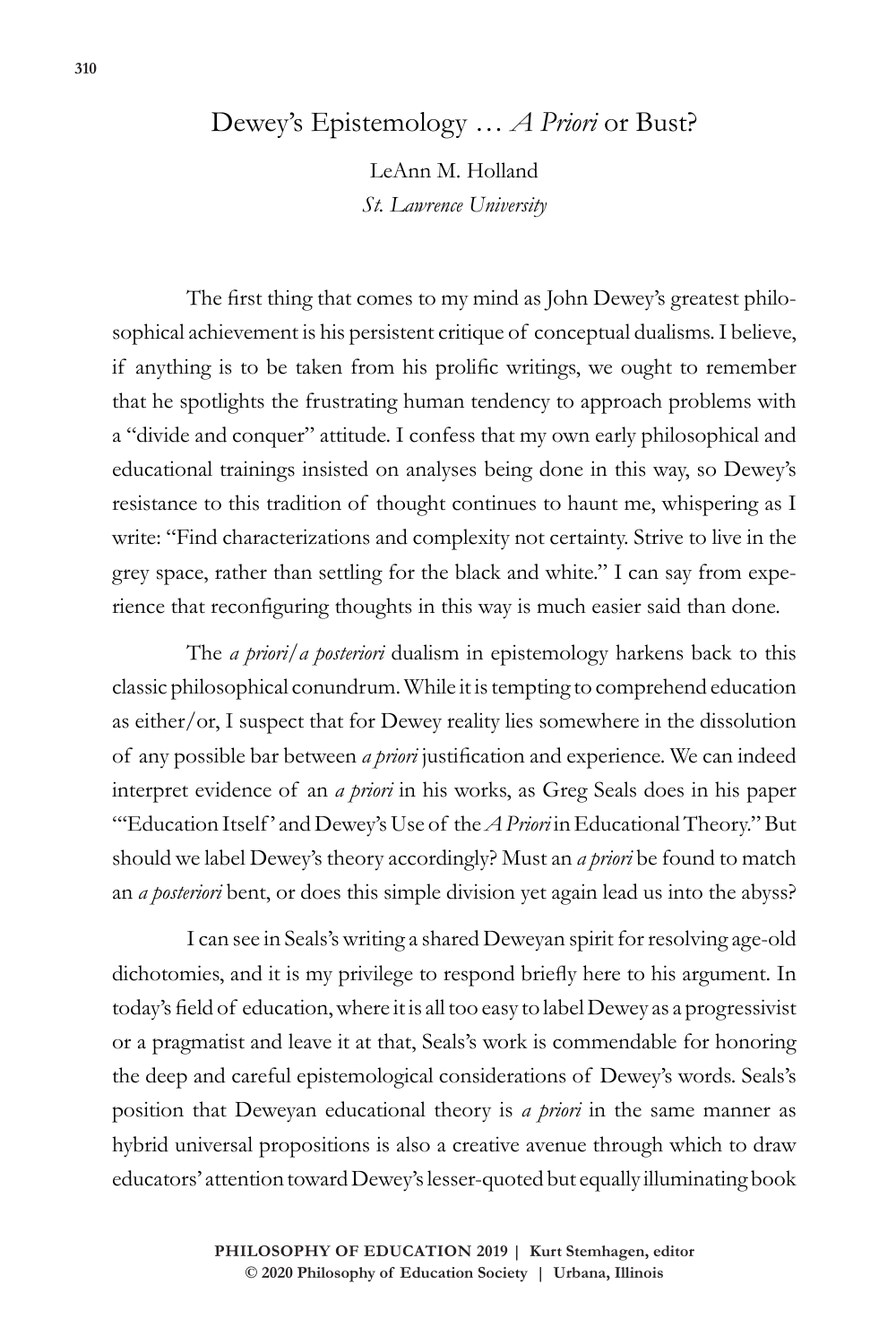*Logic: The Theory of Inquiry* (not to mention the intriguing maze that this clever new argument leads us through, which is educational on its own).

Again, Seals is correct on many important points. Readers of *Experience and Education* can be too quick to assume that Dewey rejects the *a priori* because of his clear emphasis on the process of learning *through experience*. There is certainly more to Dewey's educational theory than this. Consider, for example, Sidney Hook's introduction to *Experience and Nature*, wherein he follows Dewey's argument that scientific, empirical knowledge alone is not enough:

> If knowledge of the nature of the physical, biological, and social world is necessary to develop a reasonable way of life, why do we need anything more than the knowledge of special sciences and commonsense knowledge of ordinary affairs to guide us? … Dewey's answer is that certain misconceptions about the nature of knowledge, the nature of man, and especially the nature of human experience have prevented the fruitful application of such knowledge to human affairs; that certain traditional assumptions, drawn from philosophies of the past, and whose categories to some extent have entered our language, have generated insoluble problems, introducing unbridgeable dualisms between subject and object, the real and the apparent, the physical and the mental, man and nature, things of experience and things in themselves, the individual and society. This has resulted in consequence in making man a stranger in the world and the operation of human intelligence a mystery.<sup>1</sup>

Hook reiterates the necessity of both nature and experience in a metaphysics, saying: "Dewey regards this bifurcation between nature and experience as inherently untenable and as leading to conclusions that make our ordinary practical judgment incoherent."<sup>2</sup> For this reason, I can agree with Seals that Dewey must envision aspects of both nature and experience being involved in education, although as I shall elaborate in a moment, I interpret Dewey's attention to the "organic connection" as evidence of a more radical epistemology than Seals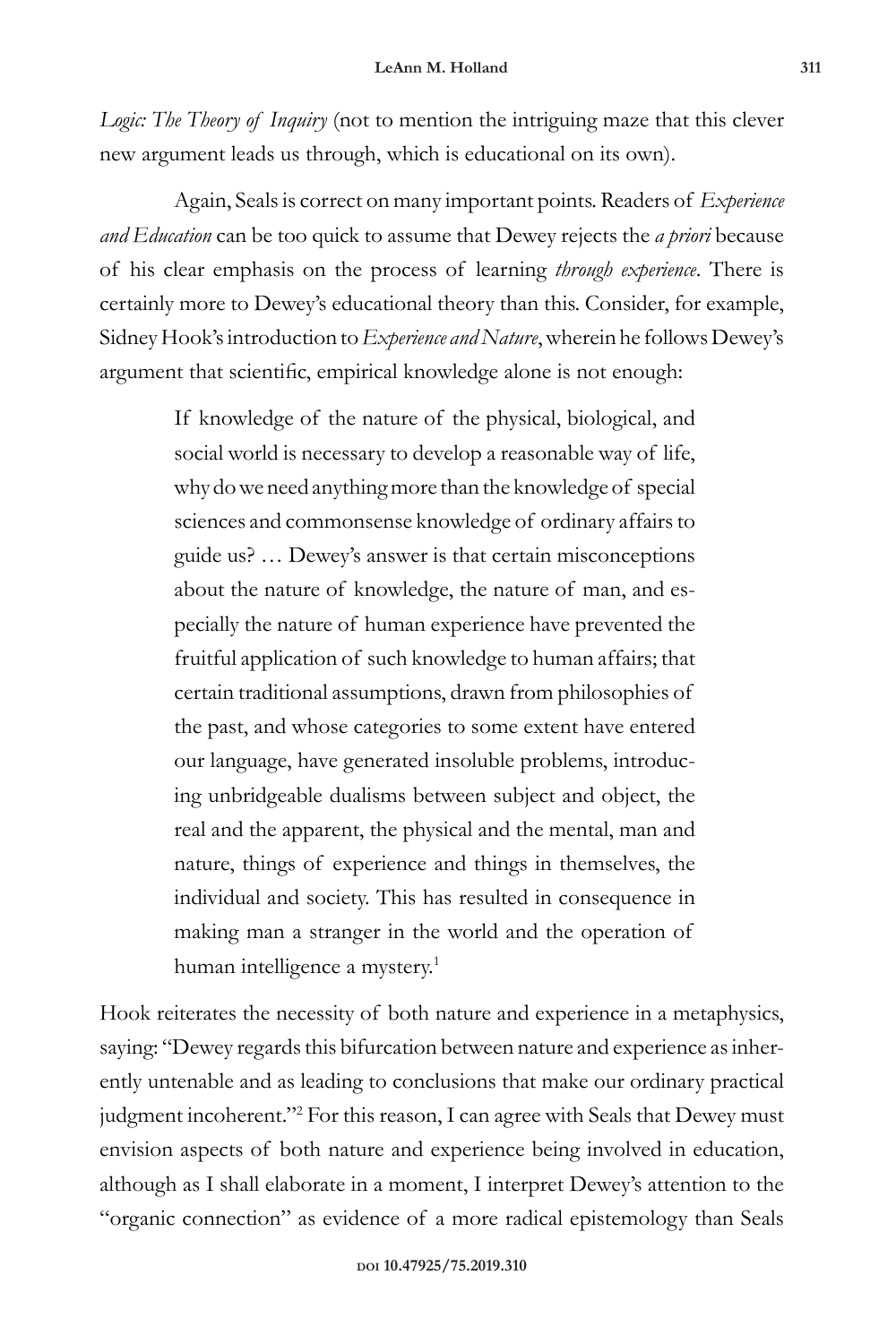concludes – one that would reject the traditional terms *a priori* and *a posteriori* altogether.

Seals is also right to begin this conversation early with a clarification of the multiple senses of the *a priori,* such as the metaphysical versus the methodological *a priori.* Unlike an ancient *a priori,* such as that seen in Plato's theory of recollection, or another metaphysical *a priori* synonymous with innate knowledge of things-in-themselves, a methodological *a priori* does not necessitate some supersensible realm wherein ideas reside. Instead, for example, the Kantian sense of *a priori* is represented by a list of "categories" that the transcendental ego imposes upon our sensory experiences. For Kant, our knowledge of things-inthemselves is rationally limited, so concepts like space, time, or causality that we subjectively apply when constructing our perceptions and experiences are *utilized a priori* rather than *a priori* preternaturally. Additionally, I am recalling Matthew Festenstein's description of two senses of the *a priori*. First, that something can be possibly known as an object, by say, a god of man or being with pure knowledge of all things-in-themselves as opposed to there being a knowing subject that is only trying to access the knowledge of that god/world to some extent. Second, that human rationality can comprehend some concept before experiencing. In this sense, *a priori* things act as foundational elements of human experiencing. Festenstein accurately recognizes these as "spectator theories" of epistemology that Dewey, the proponent of "doing and undergoing," would surely reject for privileging the role of the philosopher-mentalist.<sup>3</sup> Deweyan canon insists that knowledge is profoundly social and publicly observable.

Seals correctly identifies that critics of Dewey have nonetheless taken issue with his use of phrases like "education itself" or "just what education is," which appear as some reference to an *a priori*, either methodological or metaphysical. Seals knows he is not the only philosopher to find Dewey's language challenging to interpret. His citation of Hocking reminds me that many of Dewey's contemporaries (e.g., Santayana and Lovejoy) criticized his multiple books and essays for complicating matters; his words in one place did not seem to match those in another. Arthur Murphy complained that Dewey uses experience in two incompatible ways – naturalistic and immediate (with his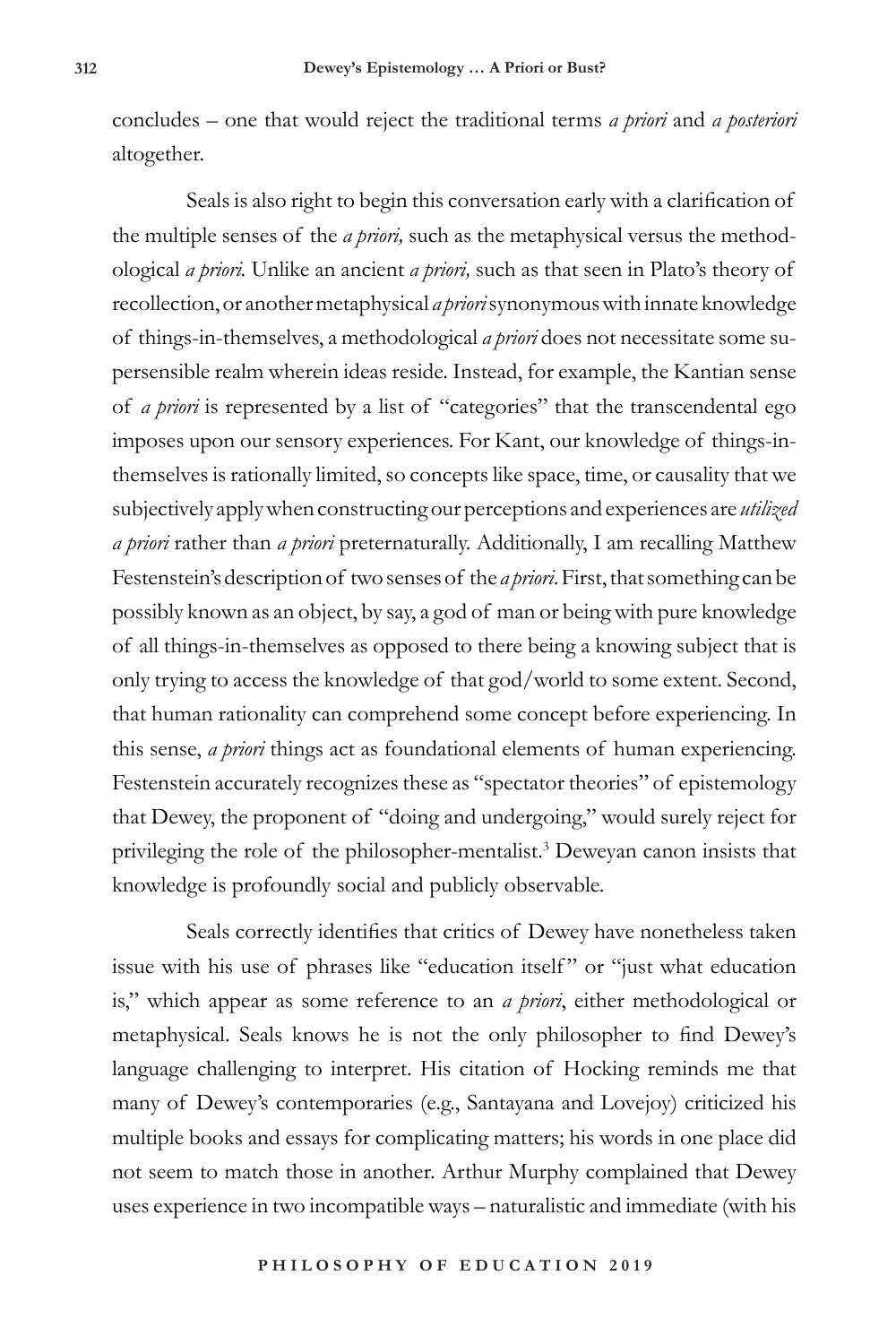epistemology trying to set the tone for his metaphysics), much like the problem of the multiple *a priori* that Seals addresses.<sup>4</sup> To respond to critics, though, I would not first think to revisit Dewey's *Logic*. It seems to me that rather than look for individual reference points, we must turn our eye to Dewey's broader context and goals. Pragmatist epistemology is about the historical placement of experiences and bringing to light of principles taken for granted in our ordinary actions. This epistemology cannot be built upon the same set of principles that it attempts to reveal as incongruent. I worry that responding to the concern that Dewey harbors a latent inclination for the *a priori* by describing how he might position hybrid universal propositions as *a priori* in service of inquiry acts to reify this pesky dualism.

What if, instead, we use the behavioral psychology<sup>5</sup> terms of Dewey's time, and imagine the *a priori*/*a posteriori* as a case of nature versus nurture? Then for Dewey, nurture would mean the development of social experiences. From this we can see more easily that experiences cannot be opposed to nature. We need nature in order to nurture experiences. I think Dewey's *Experience and Nature* is most helpful here. Examine again this title – experience is listed *before*  nature. I like to think that Dewey is cluing us in to the fact that nature cannot be *a priori* in any traditional sense. Nature cannot only be associated with permanence, Dewey argues, because the existence of any nature is as "precarious as it is stable."<sup>6</sup> Rationality cannot come before experience, because experiencing is the process of exercising our human nature.<sup>7</sup>

Dewey's choice of calling his educational theory "naturalistic empiricism" is another reason to comprehend his compound ideas in unison, in whole – without preference, temporality, or linearity – the import of human nature into experience and all experience as by nature.<sup>8</sup> Can we learn to think as Dewey does? Is it possible to get a grasp of his epistemology for our teaching and learning without falling into the usual traps? I look forward to the adventure of the attempt, and I want to extend my gratitude for Seals's contribution to the ongoing interpretation of Deweyan epistemology and for his refreshing introduction of Dewey's *Logic* into conversations on education.